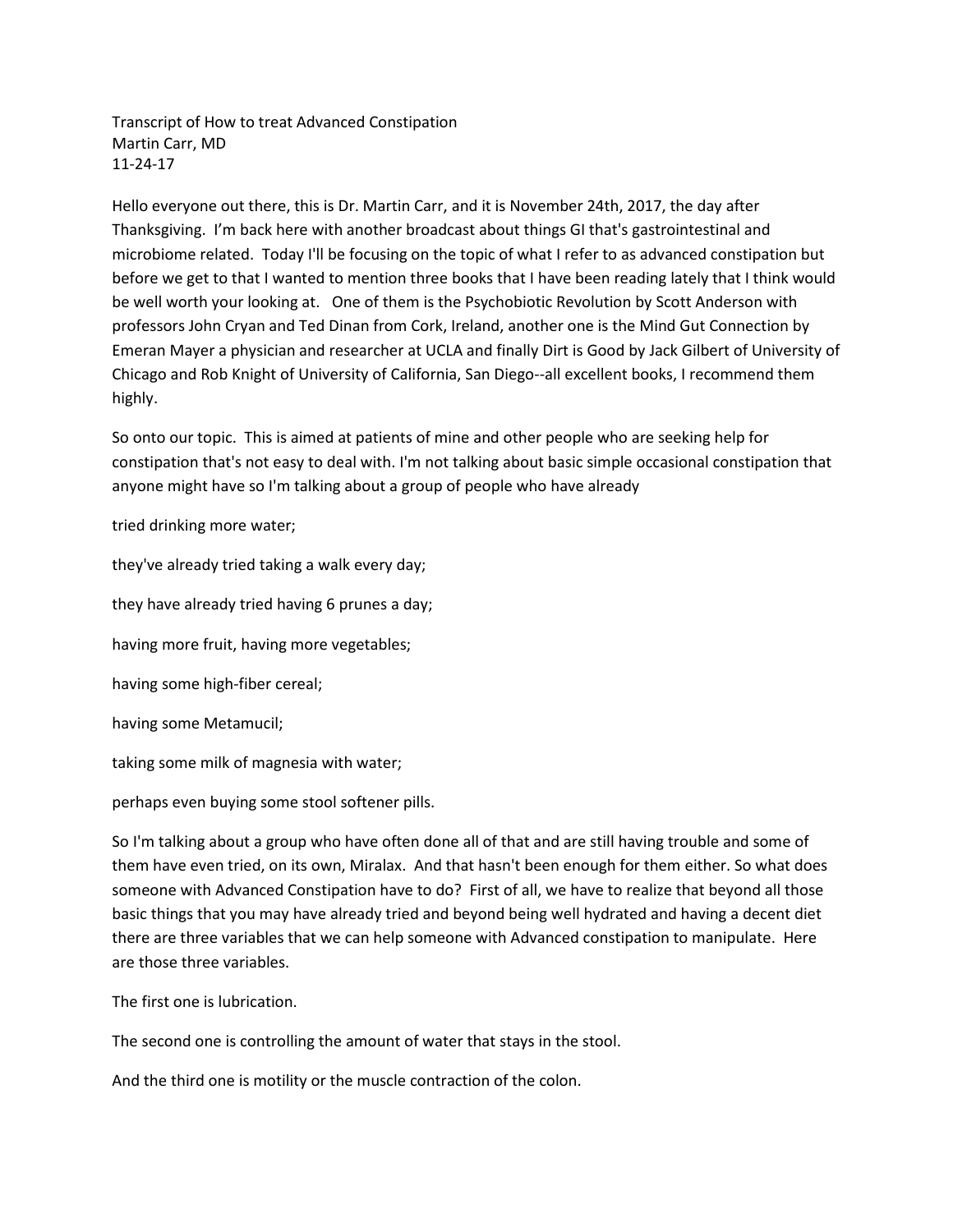And the real key is to try some things and if necessary to combine them and then to make adjustments. We'll talk about lubrication first. For a patient to manipulate lubrication in the colon there are two things that you have to use. The first we mentioned at the beginning. You might have already tried stool softener pills. These are made out of something called docusate sodium as the active ingredient. It causes the surface of the stool to be a little bit softer and to slide easier. It comes in a couple of different strengths. There are store brands of this. The original brand was called Colace. The next thing that is available to change the lubrication of the colon is what I often end up asking people with Advanced constipation to use and that is mineral oil.

Mineral oil is available in any pharmacy and most supermarkets and the larger megastores. Mineral oil is very safe when taken in the small quantities that we're talking about. It is not absorbed from the intestines into the bloodstream so there's no toxicity to worry about and taking it in small quantities it is not going to interfere with vitamin absorption or drug absorption. It can be an excellent lubricant for many people just taking 2 tablespoons which is 30 ml or 1 oz a day. After a couple of days it will help the stool to literally slide. So for somebody who's got slow contractility or having a problem with stools that are harder and without enough water mineral oil alone can sometimes make a significant difference.

There are actually two forms of mineral oil available. There is the plain clear mineral oil which has an oily consistency but really no taste at all and is not very much of a problem for most people to take. There's also another form of mineral oil called Kondremul. This is mineral oil that's been emulsified which is specially ultrasound whipped together with a bland vanilla syrup so that it's not oily at all but it's still the same dose, for most people 2 tablespoons or 1 oz a day. Most people do the best taking mineral oil in the evening either shortly after dinner or sometime in the evening with a little bit of liquid. It can be tricky to mix it with other things. Just take it and then wash it down with some liquid. It is possible to add to smoothies and take it that way. So mineral oil is safe, it's easy to find, it's inexpensive, it does not cause any intestinal cramping If you take too much, and for some people even 2 tablespoons a day might be too much, all that will happen is that the stools will get slightly looser than you want and then you have to stop it and adjust the dose. Some people also might notice a little bit of an oily residue seeping out at times, but again just stop it for a day or two and adjust the dose down a little bit.

So the next of the three main variables we are going to talk about is adjusting the amount of water in the stool. Now some of you may know that the one of the jobs of the small intestine and the colon or large intestine is to remove a lot of the water from the liquidy content that flows into the small intestine and then out of the small intestine into the large intestine each day. If you have a colon is contracting slowly then there's even more time for that to take place and the stools can get quite dry and hard. For people in this situation drinking more water won't necessarily make the stools get any softer. So how do we add some water to the stool to make little bit softer and easier to pass? There are a couple of answers to this. One of the easily available ones is milk of magnesia which contains magnesium hydroxide. This is a form of magnesium that we don't absorb well into the bloodstream. It stays mixed in water in the intestines and it will carry that into the colon and prevent that water from being absorbed. This is what it means to say that something is an osmotic laxative. Another example of this kind of osmotic laxative that will increase the water content of the stool was originally called Miralax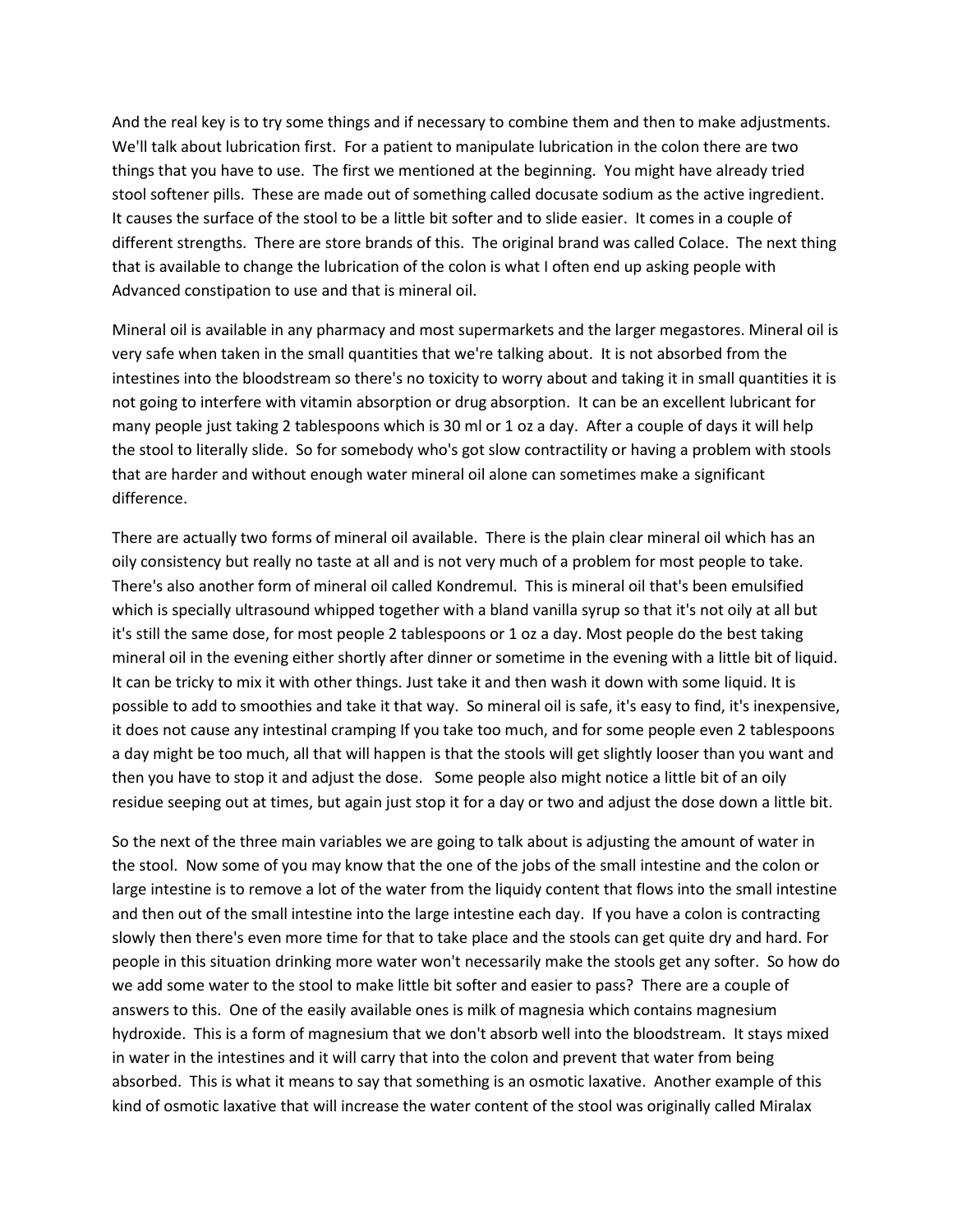and that brand is still for sale. Almost every store will now have a store brand generic right next to the Miralax on the shelf. Miralax and the store brand equivalent contain a powder made of something called polyethylene glycol. Polyethylene glycol is a large molecule that we cannot absorb from the intestines into the bloodstream. It's very safe and it's very rarely anything that people would have allergy or other reaction to. When you take a 17 gram or heaping tablespoon dose using the cap on the container or the scoop that's that's inside and you add that to 8 oz of water that is your single dose of this osmotic laxative. It's tasteless. You drink that glass of water and you can imagine that most of that 8 oz of water is going to stay in the intestines all the way into the colon and mix with the stool to make the stool softer by making it contain more water. Also if you take a glass of water with Miralax everyday or for some people it might be a dose and a half in 12 oz of water and for a few people even 2 doses in 16 oz or one dose in 8 ounces twice a day, and if you took an x-ray first before starting that habit of taking Miralax each day and then took another x-ray a couple of weeks later there be generally a lot less stool in the colon.

So now we finished discussing lubrication and we've also discussed agents like milk of magnesia or Miralax to increase the amount of water in the stool. Now for the third major variable that we have to adjust we're talking about motility or contraction of the colon. There are two very easily available chemicals to use to increase the contraction of the colon one of them is called Senna and this is derived from a plant. It's been around for many many hundreds of years and has a very good safety record. Years ago there was a myth that using senna would paralyze the colon and make the problem worse but that's really been shown not to be true. Senna is available from all pharmacies and supermarkets and stores like Walmart and Target and Costco. For most people two or three Senna tablets taken at bedtime will increase the contraction or squeezing or movement of the column and over 6-8 hours help to facilitate a bowel movement. Another agent that works in a similar way is bisacodyl. That was originally sold under the brand name Dulcolax and it's still available that way. This is also available in all pharmacies and most supermarkets and other stores and it's quite inexpensive just like senna. Two, sometimes three, pills at bedtime can facilitate a bowel movement if the other variables are acceptably well-controlled, that is, there's enough lubrication, there's enough water in the stool. Bisacodyl in my experience tends to cause a little bit more uncomfortable cramping than senna so I have gotten in the habit of recommending senna for people to try for this purpose rather than the bisacodyl.

For many people it could just be adding mineral oil that would help them get control of their Advanced Constipation or adding water with Miralax or polyethylene glycol every day or taking senna pills either every night or 3 or 4 nights a week but there are also people who don't get results with just one of these agents. I find very often that when I'm seeing patients in my office referred to help with their difficult constipation what I'm teaching the patients is that it's safe for them to combine these things. In fact I have some patients who have to use mineral oil, water with polyethylene glycol or Miralax and also some senna either everyday or multiple days each week in order to get a good result. This is completely safe. Typically we will have people start with one and then keep adding. For example to a person who has just experimented with Metamucil and high-fiber cereal and eating more prunes and is not having much luck I will suggest starting with water with Miralax or polyethylene glycol. After 4 or 5 days, then add a small amount of mineral oil either 1 or 2 tablespoons at night and finally after a couple more days